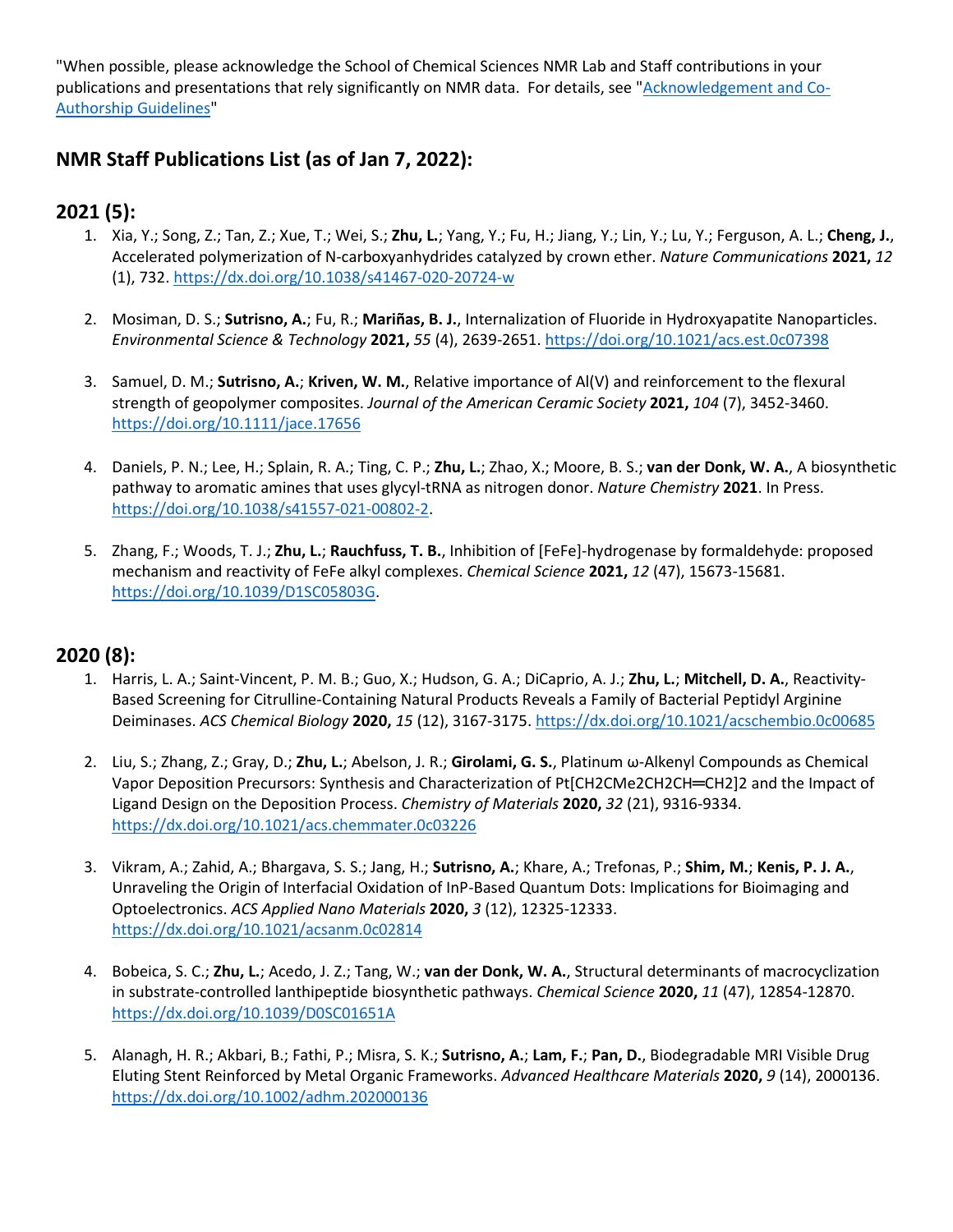- 6. Vikram, A.; Zahid, A.; Bhargava, S. S.; Keating, L. P.; **Sutrisno, A.**; Khare, A.; Trefonas, P.; **Shim, M.**; **Kenis, P. J. A.**, Mechanistic Insights into Size-Focused Growth of Indium Phosphide Nanocrystals in the Presence of Trace Water. *Chemistry of Materials* **2020,** *32* (8), 3577-3584.<https://dx.doi.org/10.1021/acs.chemmater.0c00781>
- 7. Rahman, I. R.; Acedo, J. Z.; Liu, X. R.; **Zhu, L.**; Arrington, J.; Gross, M. L.; **van der Donk, W. A.**, Substrate Recognition by the Class II Lanthipeptide Synthetase HalM2. *ACS Chemical Biology* **2020,** *15* (6), 1473-1486. <https://dx.doi.org/10.1021/acschembio.0c00127>
- 8. Bregante, D. T.; Tan, J. Z.; **Sutrisno, A.**; **Flaherty, D. W.**, Heteroatom substituted zeolite FAU with ultralow Al contents for liquid-phase oxidation catalysis. *Catalysis Science & Technology* **2020,** *10* (3), 635-647. <https://dx.doi.org/10.1039/C9CY01886G>

### **2019 (7):**

- 1. Wang, X.; Song, Z.; Tan, Z.; **Zhu, L.**; Xue, T.; Lv, S.; Fu, Z.; Zheng, X.; Ren, J.; **Cheng, J.**, Facile Synthesis of Helical Multiblock Copolypeptides: Minimal Side Reactions with Accelerated Polymerization of N-Carboxyanhydrides. *ACS Macro Letters* **2019,** *8* (11), 1517-1521.<https://dx.doi.org/10.1021/acsmacrolett.9b00784>
- 2. Song, Z.; Fu, H.; Baumgartner, R.; **Zhu, L.**; Shih, K.-C.; Xia, Y.; Zheng, X.; Yin, L.; Chipot, C.; Lin, Y.; **Cheng, J.**, Enzyme-mimetic self-catalyzed polymerization of polypeptide helices. *Nature Communications* **2019,** *10* (1), 5470[. https://dx.doi.org/10.1038/s41467-019-13502-w](https://dx.doi.org/10.1038/s41467-019-13502-w)
- 3. Sankar, K.; **Sutrisno, A.**; **Kriven, W. M.**, Slag-fly ash and slag-metakaolin binders: Part II—Properties of precursors and NMR study of poorly ordered phases. *Journal of the American Ceramic Society* **2019,** *102* (6), 3204-3227. <https://dx.doi.org/10.1111/jace.16224>
- 4. Pogue, E. A.; **Sutrisno, A.**; Johnson, N. E.; Goetter, M. B.; Jiang, Z.; Johnson, N. E.; **Shoemaker, D. P.**; **Rockett, A. A.**, Phase stability and structural comparison of phases in the Cu-Zn-Sn-S system using solid-state NMR. *Solar Energy Materials and Solar Cells* **2019,** *190*, 37-48.<https://dx.doi.org/10.1016/j.solmat.2018.10.007>
- 5. Muraglia, K. A.; Chorghade, R. S.; Kim, B. R.; Tang, X. X.; Shah, V. S.; Grillo, A. S.; Daniels, P. N.; Cioffi, A. G.; Karp, P. H.; **Zhu, L.**; Welsh, M. J.; **Burke, M. D.**, Small-molecule ion channels increase host defences in cystic fibrosis airway epithelia. *Nature* **2019,** *567* (7748), 405-408.<https://dx.doi.org/10.1038/s41586-019-1018-5>
- 6. Muhammad, S. R.; Nugent, J. W.; Tokmic, K.; **Zhu, L.**; Mahmoud, J.; **Fout, A. R.**, Electronic Ligand Modifications on Cobalt Complexes and Their Application toward the Semi-Hydrogenation of Alkynes and Para-Hydrogenation of Alkenes. *Organometallics* **2019,** *38* (16), 3132-3138.<https://dx.doi.org/10.1021/acs.organomet.9b00337>
- 7. Liu, S.; Gray, D.; **Zhu, L.**; **Girolami, G. S.**, Lithium–Olefin π-Complexes and the Mechanism of Carbolithiation: Synthesis, Solution Behavior, and Crystal Structure of (2,2-Dimethylpent-4-en-1-yl)lithium. *Organometallics*  **2019,** *38* (9), 2199-2210.<https://dx.doi.org/10.1021/acs.organomet.9b00169>

#### **2018 (8):**

- 1. Weir, W. B.; Fred, L. Y.; Pike, M.; Rubakhin, S. S.; Ludwig, T. J.; Shar, A. M.; **Zhu, L.**; Frederick, A.; Uzoaru, I.; Wang, L.; **Sweedler, J. V.**, Expired Epinephrine Maintains Chemical Concentration and Sterility. *Prehospital Emergency Care* **2018,** *22* (4), 414-418[. https://dx.doi.org/10.1080/10903127.2017.1402109](https://dx.doi.org/10.1080/10903127.2017.1402109)
- 2. Tokmic, K.; Greer, R. B.; **Zhu, L.**; **Fout, A. R.**, 13C NMR Signal Enhancement Using Parahydrogen-Induced Polarization Mediated by a Cobalt Hydrogenation Catalyst. *Journal of the American Chemical Society* **2018,** *140* (44), 14844-14850[. https://dx.doi.org/10.1021/jacs.8b08614](https://dx.doi.org/10.1021/jacs.8b08614)
- 3. Pogue, E. A.; Paris, M.; **Sutrisno, A.**; Lafond, A.; Johnson, N.; **Shoemaker, D. P.**; **Rockett, A. A.**, Identifying Short-Range Disorder in Crystalline Bulk Cu2SnS3 Phases: A Solid-State Nuclear Magnetic Resonance Spectroscopic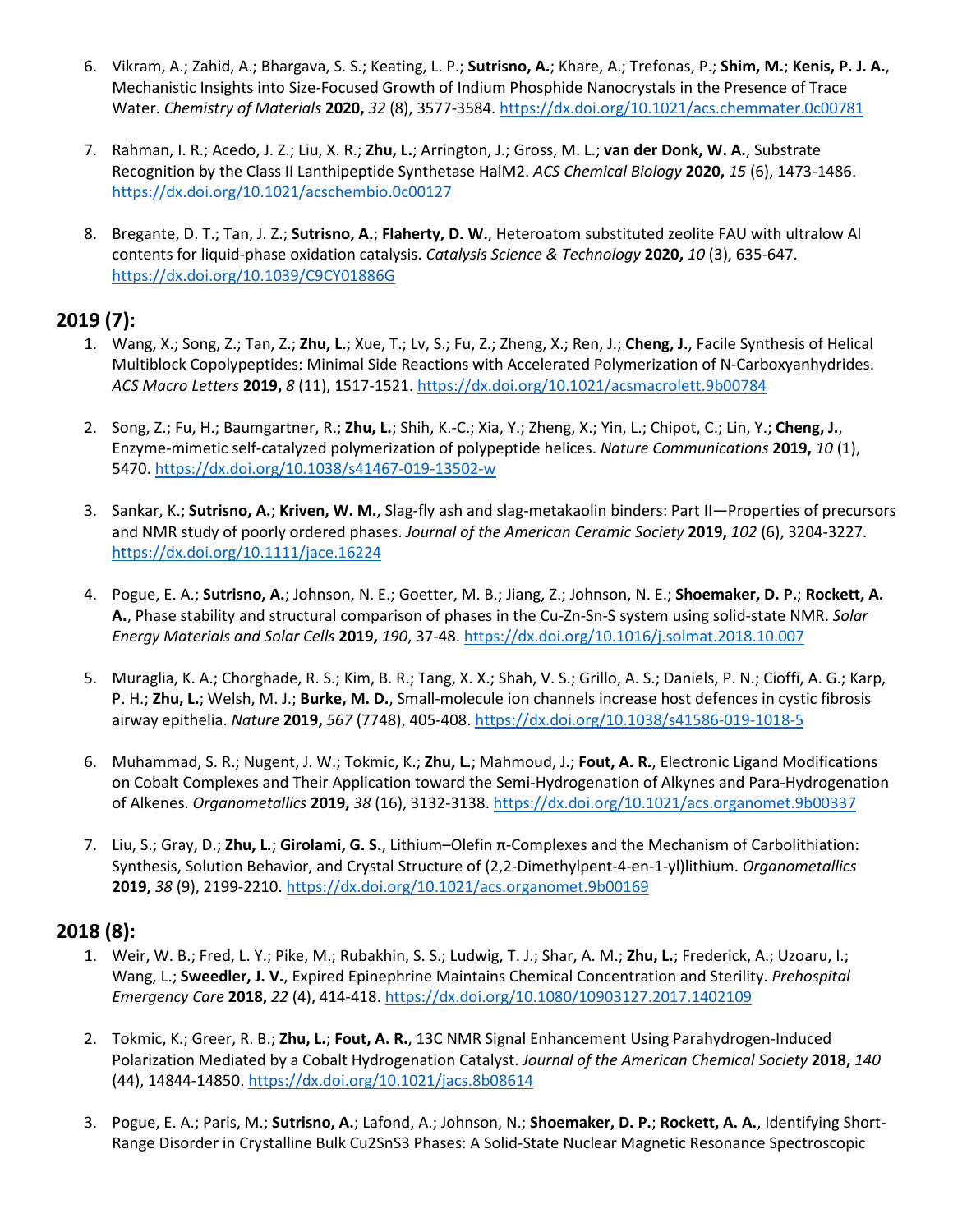Investigation. *Chemistry of Materials* **2018,** *30* (19), 6624-6635. <https://dx.doi.org/10.1021/acs.chemmater.8b01182>

- 4. Chen, X.; **Sutrisno, A.**; **Struble, L. J.**, Effects of calcium on setting mechanism of metakaolin-based geopolymer. *Journal of the American Ceramic Society* **2018,** *101* (2), 957-968[. https://dx.doi.org/10.1111/jace.15249](https://dx.doi.org/10.1111/jace.15249)
- 5. Bakir, M.; Meyer, J. L.; **Sutrisno, A.**; **Economy, J.**; **Jasiuk, I.**, Glass transition broadening via nanofiller-contiguous polymer network in aromatic thermosetting copolyester nanocomposites. *Journal of Polymer Science Part B: Polymer Physics* **2018,** *56* (24), 1595-1603.<https://dx.doi.org/10.1002/polb.24747>
- 6. Bakir, M.; Meyer, J. L.; **Sutrisno, A.**; **Economy, J.**; **Jasiuk, I.**, Aromatic thermosetting copolyester bionanocomposites as reconfigurable bone substitute materials: Interfacial interactions between reinforcement particles and polymer network. *Scientific Reports* **2018,** *8* (1), 14869[. https://dx.doi.org/10.1038/s41598-018-](https://dx.doi.org/10.1038/s41598-018-33131-5) [33131-5](https://dx.doi.org/10.1038/s41598-018-33131-5)
- 7. Bakir, M.; Meyer, J. L.; **Sutrisno, A.**; **Economy, J.**; **Jasiuk, I.**, Nanofiller-conjugated percolating conductive network modified polymerization reaction characteristics of aromatic thermosetting copolyester resin. *RSC Advances* **2018,** *8* (9), 4946-4954.<https://dx.doi.org/10.1039/C7RA12506B>
- 8. Bakir, M.; Elhebeary, M.; Meyer, J. L.; **Sutrisno, A.**; **Economy, J.**; **Jasiuk, I.**, Interfacial liquid crystalline mesophase domain on carbon nanofillers in aromatic thermosetting copolyester matrix. *Journal of Applied Polymer Science*  **2018,** *135* (32), 46584.<https://dx.doi.org/10.1002/app.46584>

#### **2017 (7):**

- 1. Ye, Z.; de la Rama, L. P.; Efremov, M. Y.; **Sutrisno, A.**; **Allen, L. H.**, Critical Size for Bulk-to-Discrete Transition in 2D Aliphatic Layers: Abrupt Size Effect Observed via Calorimetry and Solid-State 13C NMR. *The Journal of Physical Chemistry C* **2017,** *121* (25), 13916-13929.<https://dx.doi.org/10.1021/acs.jpcc.7b03693>
- 2. Ye, Q.; **Zhu, L.**; Wang, X.; **Lu, Y.**, On the mechanisms of CO2 absorption and desorption with phase transitional solvents. *International Journal of Greenhouse Gas Control* **2017,** *56*, 278-288. <https://dx.doi.org/10.1016/j.ijggc.2016.11.027>
- 3. Shin, M.; Wu, H.-L.; Narayanan, B.; See, K. A.; Assary, R. S.; **Zhu, L.**; Haasch, R. T.; Zhang, S.; Zhang, Z.; Curtiss, L. A.; **Gewirth, A. A.**, Effect of the Hydrofluoroether Cosolvent Structure in Acetonitrile-Based Solvate Electrolytes on the Li+ Solvation Structure and Li–S Battery Performance. *ACS Applied Materials & Interfaces* **2017,** *9* (45), 39357-39370[. https://dx.doi.org/10.1021/acsami.7b11566](https://dx.doi.org/10.1021/acsami.7b11566)
- 4. Pogue, E. A.; **Sutrisno, A.**; Johnson, N. E.; **Shoemaker, D. P.**; **Rockett, A. A.**, Oxygen-Induced Ordering in Bulk Polycrystalline Cu2ZnSnS4 by Sn Removal. *Inorganic Chemistry* **2017,** *56* (20), 12328-12336. <https://dx.doi.org/10.1021/acs.inorgchem.7b01777>
- 5. Misra, S. K.; Ostadhossein, F.; Babu, R.; Kus, J.; Tankasala, D.; **Sutrisno, A.**; Walsh, K. A.; Bromfield, C. R.; **Pan, D.**, 3D-Printed Multidrug-Eluting Stent from Graphene-Nanoplatelet-Doped Biodegradable Polymer Composite. *Advanced Healthcare Materials* **2017,** *6* (11), 1700008.<https://dx.doi.org/10.1002/adhm.201700008>
- 6. Chen, X.; **Sutrisno, A.**; **Zhu, L.**; **Struble, L. J.**, Setting and nanostructural evolution of metakaolin geopolymer. *Journal of the American Ceramic Society* **2017,** *100* (5), 2285-2295.<https://dx.doi.org/10.1111/jace.14641>
- 7. Bakir, M.; Meyer, J. L.; Hussainova, I.; **Sutrisno, A.**; **Economy, J.**; **Jasiuk, I.**, Periodic Functionalization of Graphene-Layered Alumina Nanofibers with Aromatic Thermosetting Copolyester via Epitaxial Step-Growth Polymerization. *Macromolecular Chemistry and Physics* **2017,** *218* (24), 1700338. <https://dx.doi.org/10.1002/macp.201700338>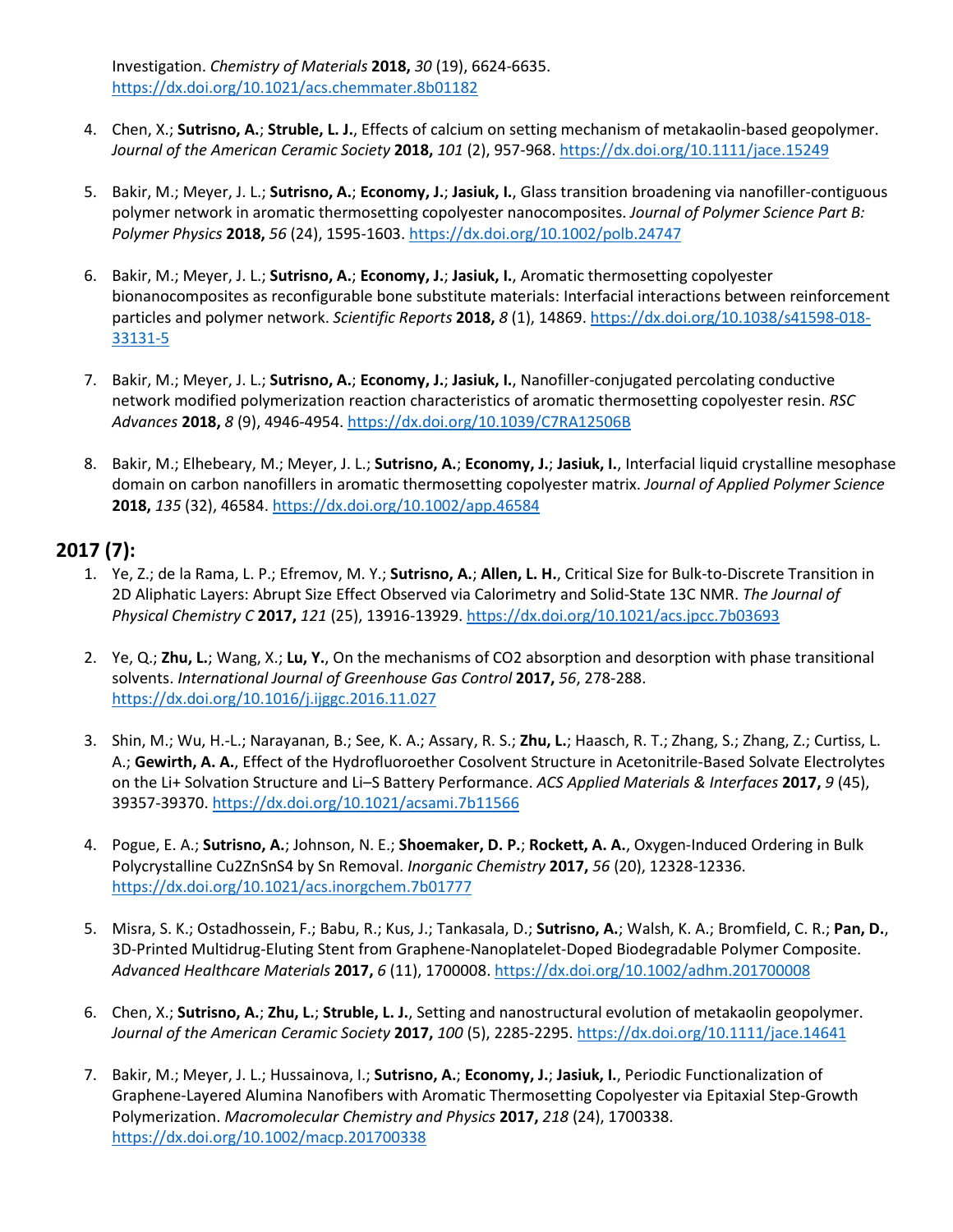# **2016 (6):**

- 1. Wu, J.; Ma, S.; Sun, J.; Gold, J. I.; Tiwary, C.; Kim, B.; **Zhu, L.**; Chopra, N.; Odeh, I. N.; Vajtai, R.; Yu, A. Z.; Luo, R.; Lou, J.; Ding, G.; **Kenis, P. J. A.**; Ajayan, P. M., A metal-free electrocatalyst for carbon dioxide reduction to multicarbon hydrocarbons and oxygenates. *Nature Communications* **2016,** *7* (1), 13869. <https://dx.doi.org/10.1038/ncomms13869>
- 2. Tokmic, K.; Markus, C. R.; **Zhu, L.**; **Fout, A. R.**, Well-Defined Cobalt(I) Dihydrogen Catalyst: Experimental Evidence for a Co(I)/Co(III) Redox Process in Olefin Hydrogenation. *Journal of the American Chemical Society* **2016,** *138* (36), 11907-11913[. https://dx.doi.org/10.1021/jacs.6b07066](https://dx.doi.org/10.1021/jacs.6b07066)
- 3. See, K. A.; Chapman, K. W.; **Zhu, L.**; Wiaderek, K. M.; Borkiewicz, O. J.; Barile, C. J.; Chupas, P. J.; **Gewirth, A. A.**, The Interplay of Al and Mg Speciation in Advanced Mg Battery Electrolyte Solutions. *Journal of the American Chemical Society* **2016,** *138* (1), 328-337. <https://dx.doi.org/10.1021/jacs.5b10987>
- 4. Ibrahim, A. D.; Entsminger, S. W.; **Zhu, L.**; **Fout, A. R.**, A Highly Chemoselective Cobalt Catalyst for the Hydrosilylation of Alkenes using Tertiary Silanes and Hydrosiloxanes. *ACS Catalysis* **2016,** *6* (6), 3589-3593. <https://dx.doi.org/10.1021/acscatal.6b01091>
- 5. Defnet, E.; **Zhu, L.**; **Schmidt, S. J.**, Characterization of sodium mobility, binding, and apparent viscosity in full-fat and reduced-fat model emulsion systems. *Journal of Food Measurement and Characterization* **2016,** *10* (3), 444- 452.<https://dx.doi.org/10.1007/s11694-016-9323-2>
- 6. Chénard, E.; **Sutrisno, A.**; **Zhu, L.**; Assary, R. S.; Kowalski, J. A.; Barton, J. L.; Bertke, J. A.; Gray, D. L.; Brushett, F. R.; Curtiss, L. A.; **Moore, J. S.**, Synthesis of Pyridine– and Pyrazine–BF3 Complexes and Their Characterization in Solution and Solid State. *The Journal of Physical Chemistry C* **2016,** *120* (16), 8461-8471. <https://dx.doi.org/10.1021/acs.jpcc.6b00858>

#### **2015 (2):**

- 1. Metelev, M.; Tietz, Jonathan I.; Melby, Joel O.; Blair, Patricia M.; **Zhu, L.**; Livnat, I.; Severinov, K.; **Mitchell, Douglas A.**, Structure, Bioactivity, and Resistance Mechanism of Streptomonomicin, an Unusual Lasso Peptide from an Understudied Halophilic Actinomycete. *Chemistry & Biology* **2015,** *22* (2), 241-250. <https://dx.doi.org/10.1016/j.chembiol.2014.11.017>
- 2. Lin, W.; Insley, T.; Tuttle, M. D.; **Zhu, L.**; Berthold, D. A.; Král, P.; **Rienstra, C. M.**; **Murphy, C. J.**, Control of Protein Orientation on Gold Nanoparticles. *The Journal of Physical Chemistry C* **2015,** *119* (36), 21035-21043. <https://dx.doi.org/10.1021/acs.jpcc.5b07701>

#### **2014 (4):**

- 1. Wang, W.; **Rauchfuss, T. B.**; **Zhu, L.**; Zampella, G., New Reactions of Terminal Hydrides on a Diiron Dithiolate. *Journal of the American Chemical Society* **2014,** *136* (15), 5773-5782.<https://dx.doi.org/10.1021/ja501366j>
- 2. Klonowski, P.; Goloboy, J. C.; Uribe-Romo, F. J.; Sun, F.; **Zhu, L.**; Gándara, F.; Wills, C.; Errington, R. J.; Yaghi, O. M.; **Klemperer, W. G.**, Synthesis and Characterization of the Platinum-Substituted Keggin Anion α-H2SiPtW11O404–. *Inorganic Chemistry* **2014,** *53* (24), 13239-13246.<https://dx.doi.org/10.1021/ic502617k>
- 3. Garcia De Gonzalo, C. V.; **Zhu, L.**; Oman, T. J.; **van der Donk, W. A.**, NMR Structure of the S-Linked Glycopeptide Sublancin 168. *ACS Chemical Biology* **2014,** *9* (3), 796-801.<https://dx.doi.org/10.1021/cb4008106>
- 4. Diesendruck, C. E.; **Zhu, L.**; **Moore, J. S.**, Alkyne mechanochemistry: putative activation by transoidal bending. *Chemical Communications* **2014,** *50* (87), 13235-13238.<https://dx.doi.org/10.1039/C4CC03514C>

**2013 (1):**